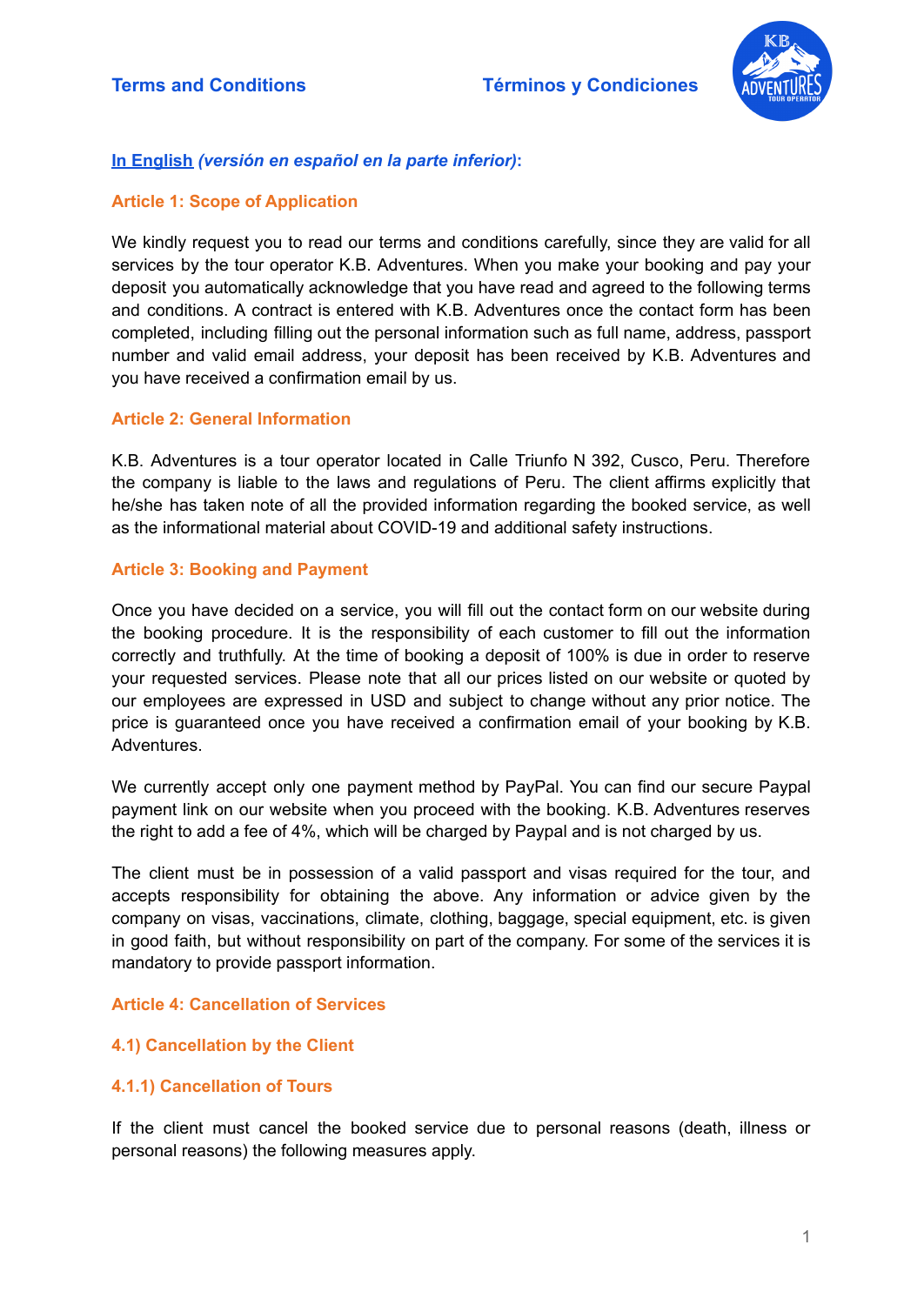

If the client cancels the confirmed service more than 60 days before departure, 30% of the total amount will be retained (excluding bank charges) and the costs for the booked trains and entrance tickets (Machu Picchu ticket, Inca trail ticket, Salkantay trek ticket, Machu Picchu Mountain and/or Huayna Picchu).

If the client cancels the confirmed tour 60 to 31 days before departure, 50% of the total amount will be retained (excluding bank charges) and the costs for the booked trains and entrance tickets (Machu Picchu ticket, Inca trail ticket, Salkantay trek ticket, Machu Picchu Mountain and/or Huayna Picchu).

If the client cancels the confirmed service in 30 or less days before departure, 100% of the total amount will be retained (excluding bank charges), including the costs for the booked trains and entrance tickets (Machu Picchu ticket, Salkantay trek ticket, Machu Picchu Mountain and/or Huayna Picchu).

Once the purchase of the entry tickets to Machu Picchu ticket, Inca trail ticket, Salkantay trek ticket, Machu Picchu Mountain and/or Huayna Picchu has been effected, there is no option to modify any dates and/or names, or refund any payment that has been made by the client. All tickets include V.A.T. and a booking fee is charged by the tour operator.

If the client leaves the tour early, including not using additional nights of accommodation for any reason, voluntary or involuntary, no monies will be refunded.

## **4.1.2) Cancellation of 4 Day Inca Trail**

If the client cancels the confirmed service of the 4 Day Inca Trail, in 30 or less days before departure, 50% of the total amount will be retained (excluding bank charges), including the costs for the booked trains and entrance tickets (Inca trail ticket with Machu Picchu entrance, Machu Picchu Mountain and/or Huayna Picchu).

If the client cancels the confirmed service of the 4 Day Inca Trail, in 31 or more days before departure, the cancellation policy of Article 4.1.1 applies.

Please note that once the reservation has been made for the Inca Trail, changes cannot be made as it is controlled by the DRC (Dirección Desconcentrada de Cultura Cusco), and by law they do not allow any amendment after having received the reservation. Cancellations and/or waiting lists are not permitted for the Inca Trail.

### **4.1.3) Cancellation of Travel Participants**

If one or more participants from the same travel group cancel the booked private service, the purchasing price will be recalculated depending on the new number of passengers. The client has the choice between accepting or rejecting the new calculated price. In the second case, the terms of cancellation by the client apply.

### **4.1.4) Non-Appearance of Client**

If for any reason the transportation chosen by the client (bus, flight, train, etc…) does not arrive at the destination prior to or on the date and time scheduled to begin the services, the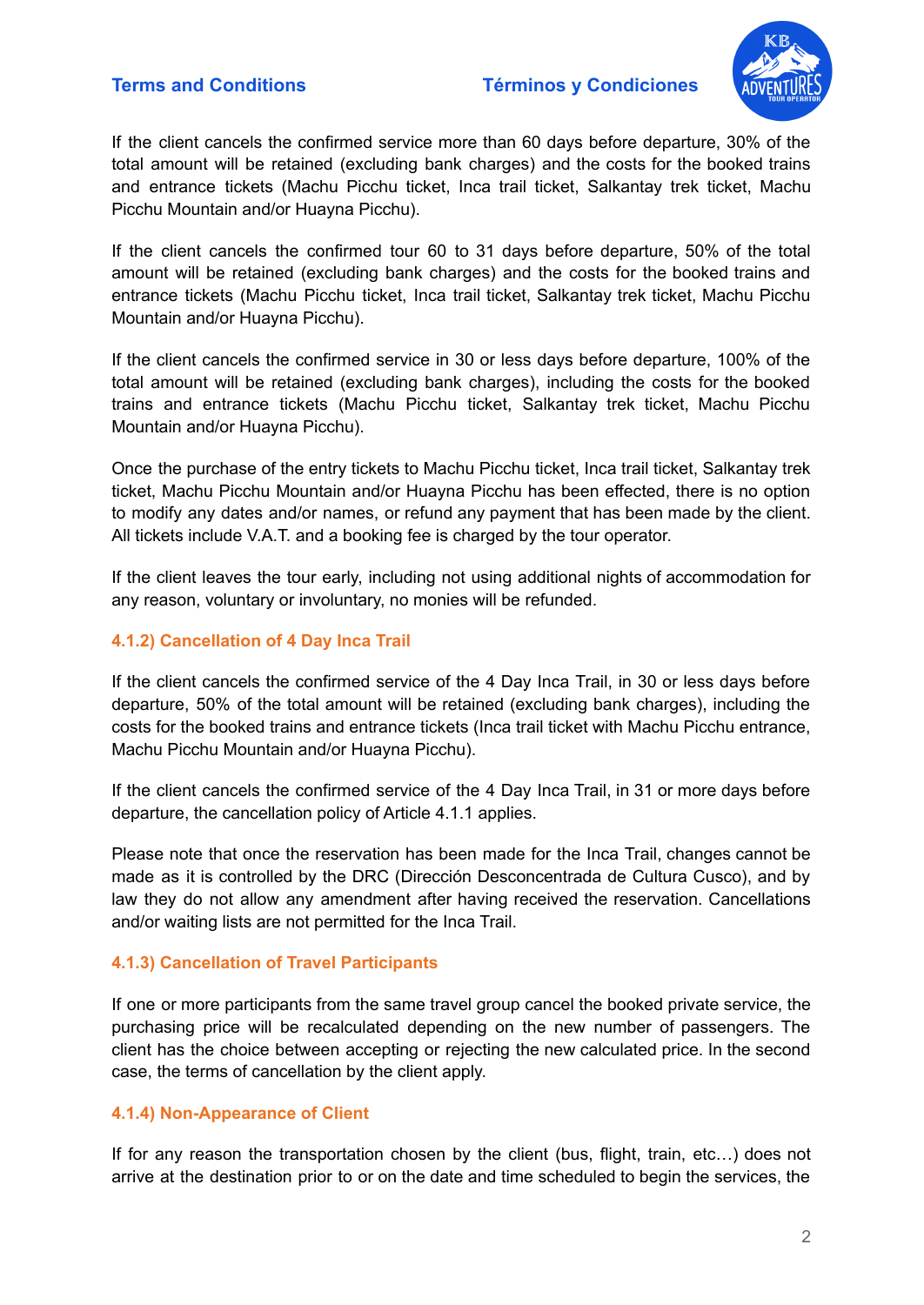

company shall not be held liable for any resulting missed services. These unused services are the responsibility of our clients. We recommend arriving in the city of departure at least 2 days before the service starts, so the client gets used to the climate conditions and reduces the risk of missing a service due a flight cancellation. Any services missed as a result of these delays are not refundable.

# **4.2) Cancellation by Us**

K.B. Adventures reserves the right to cancel a tour in case any of the following circumstances occur:

For the operation of the 4 Day inca Trail, we require a minimum of 2 participants. In case there are not enough participants for a tour, the tour is automatically canceled. Please note that with your firm booking and by completing the contact form, you have accepted these terms.

HOWEVER, this rule is not applicable for:

Force Majeure: In case of any unusual or unforeseeable circumstances beyond our control, including but not limited to, war, riots, strikes, protests, industrial dispute, terrorist activity and its consequences, natural or nuclear disaster, fire, adverse weather conditions, epidemics and pandemic, unavoidable technical problems with transport; K.B. Adventures reserves the right to modify, postpone or even cancel your trip.

In case of strikes, protests, etc. it is possible that we will move your trip a day ahead or that we may change your itinerary of your trip without additional cost and/or refund from our side. In case of cancellation for any of the reasons mentioned above, the amount of refund will be calculated per case.

### **Article 5: Prices**

K.B. Adventures quotes its prices in USD (\$) and Peruvian Soles (S./). In the event of significant fluctuacion (increase higher than 5%) that has an impact on the prices of services and are measured between the moment of booking and one month before your travel departure, the company may be obligated to update the defined tariff. In this case, the client has the choice between accepting the new proposed rate or rejecting it. In the second case the terms of cancellation by the client apply.

# **Article 6: Change of Itinerary**

The client appreciates and acknowledges that the nature of travel to developing countries requires considerable flexibility and should allow for alternatives. It is understood that the route, schedules, itineraries, amenities and mode of transportation may be subject to alteration without prior notice due to local circumstances or events, which may include sickness or mechanical breakdown, flight cancellations, strikes, events emanating from political disputes, climate and other unpredictable circumstances.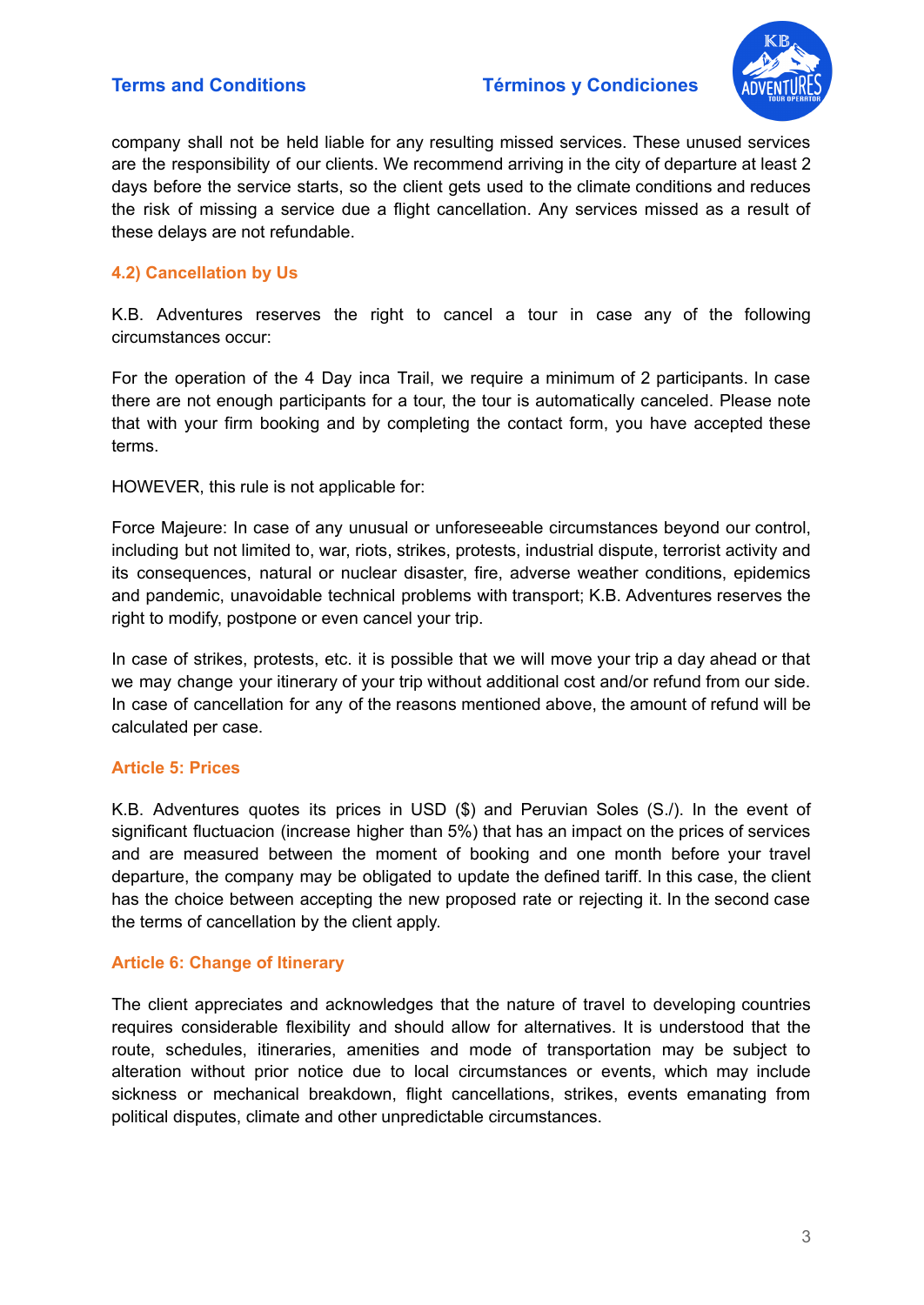

## **Article 7: Travel Insurance**

It is mandatory to have travel insurance before the start of the tour and take a copy of your travel insurance with you. In some cases, the client has the possibility of travel insurance via credit card. Please check this before the start of the tour.

## **Article 8: Release of Photos**

The customer hereby consents and grants permission to K.B. Adventures to use photos or videos for the purposes of promoting our future tours. He/She expressly releases K.B. Adventure, its agents and employees, from any claims which you have or may have for invasion of privacy, defamation, or any other cause of action arising from the use of these photographs and video images. If you would not like your image used on our promotional material, please advise us at the time of booking, or tell our guide during the tour.

**For further questions or comments please contact us:**

+51 978 730 410 +51 (0)84 586 496 [info@kbtourstravel.com](mailto:info@kbtourstravel.com)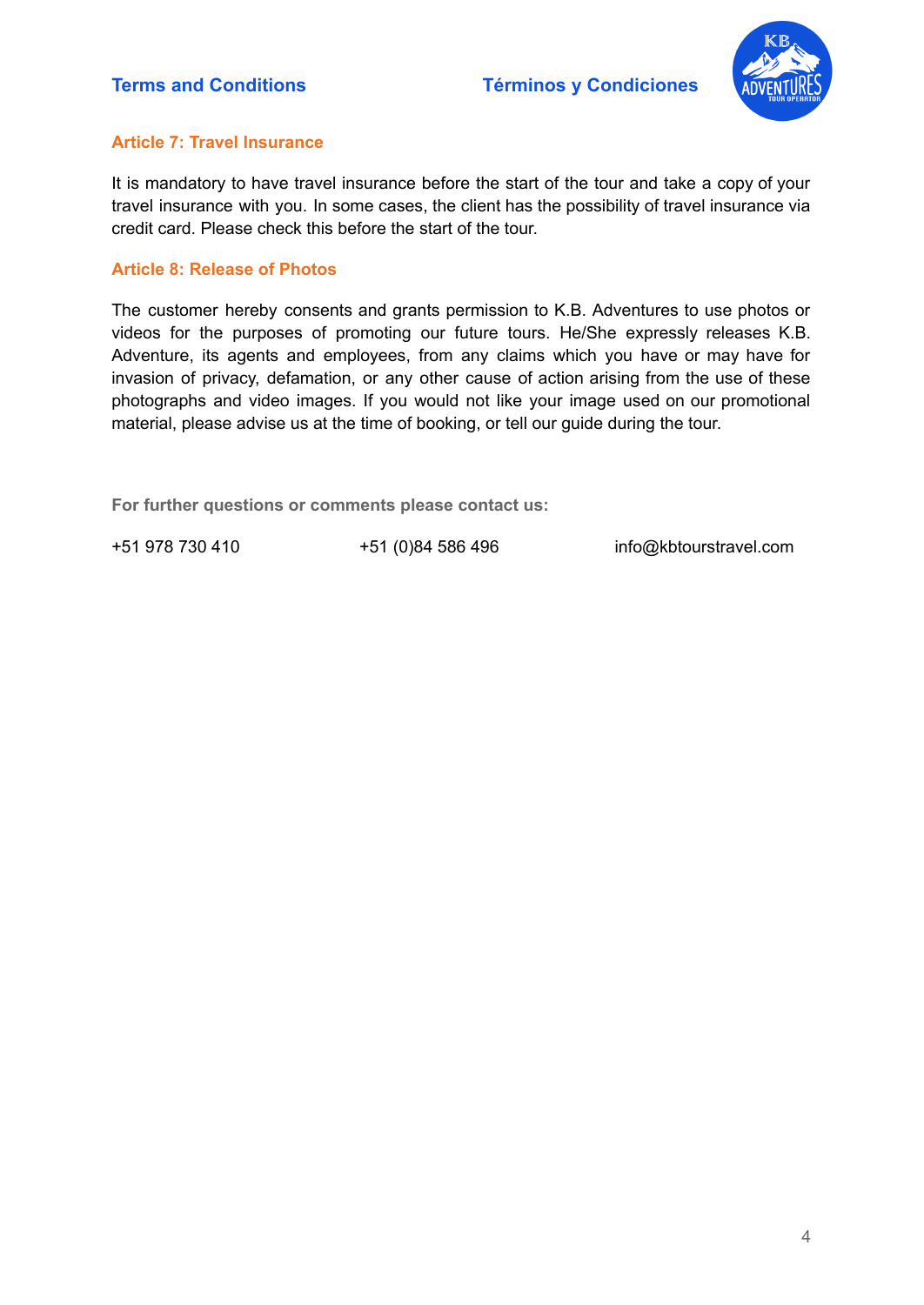

**En Español:**

## **Artículo 1: Políticas**

Le rogamos que lea atentamente nuestros términos y condiciones, ya que son válidos para todos los servicios del operador turístico K.B. Adventures. Cuando realiza su reserva y paga su depósito reconoce automáticamente que ha leído y aceptado los siguientes términos y condiciones. Se firma un contrato con K.B. Adventures una vez que se haya completado el formulario de contacto, nosotros obtengamos el pago completo y finalmente usted reciba un correo de confirmación.

### **Artículo 2: Información General**

K.B. Adventures es un operador turístico ubicado en Calle Triunfo N 392, Cusco, Perú. Por lo tanto, la empresa está sujeta a las leyes y reglamentos del Perú. El cliente afirma explícitamente que ha tomado nota de toda la información facilitada relativa al servicio contratado, así como del material informativo sobre el COVID-19 e instrucciones de seguridad adicionales.

### **Artículo 3: Reserva y Pago**

Una vez que se haya decidido por un servicio, deberá completar el formulario de contacto en nuestro sitio web durante el procedimiento de reserva. Es responsabilidad de cada cliente llenar la información de manera correcta y veraz. En el momento de la reserva se debe abonar un depósito del 100% para reservar los servicios solicitados. Tenga en cuenta que todos nuestros precios enumerados en nuestro sitio web o cotizados por nuestros empleados están expresados en USD y están sujetos a cambios sin previo aviso. El precio está garantizado una vez que haya recibido un correo electrónico de confirmación de su reserva por parte de K.B. Adventures.

Actualmente aceptamos solo un método de pago por PayPal. Puede encontrar nuestro enlace de pago seguro de Paypal en nuestro sitio web cuando proceda con la reserva. KB Adventures se reserva el derecho de agregar una tarifa del 4%, que será cobrada por Paypal y no la cobramos nosotros.

El cliente debe estar en posesión de un pasaporte válido y las visas requeridas para el recorrido y acepta la responsabilidad de obtener lo anterior. Cualquier información o consejo dado por la empresa sobre visas, vacunas, clima, vestimenta, equipaje, equipo especial, etc. se da de buena fe, pero sin responsabilidad por parte de la empresa. Para algunos de los servicios es obligatorio proporcionar información del pasaporte.

### **Artículo 4: Cancelación de Servicios**

# **4.1) Cancelación por Parte del Cliente**

### **4.1.1) Cancelación de Tours**

Si el cliente debe cancelar el servicio reservado por motivos personales (fallecimiento, enfermedad o motivos personales) se aplican las siguientes medidas.

Si el cliente cancela el servicio confirmado con más de 60 días de antelación a la salida, se retendrá el 30% del importe total (excluyendo gastos bancarios) y los costes de los trenes reservados y boletos de ingreso (boleto Machu Picchu, boleto Camino Inca, Montaña Machu Picchu y/o Huayna Picchu).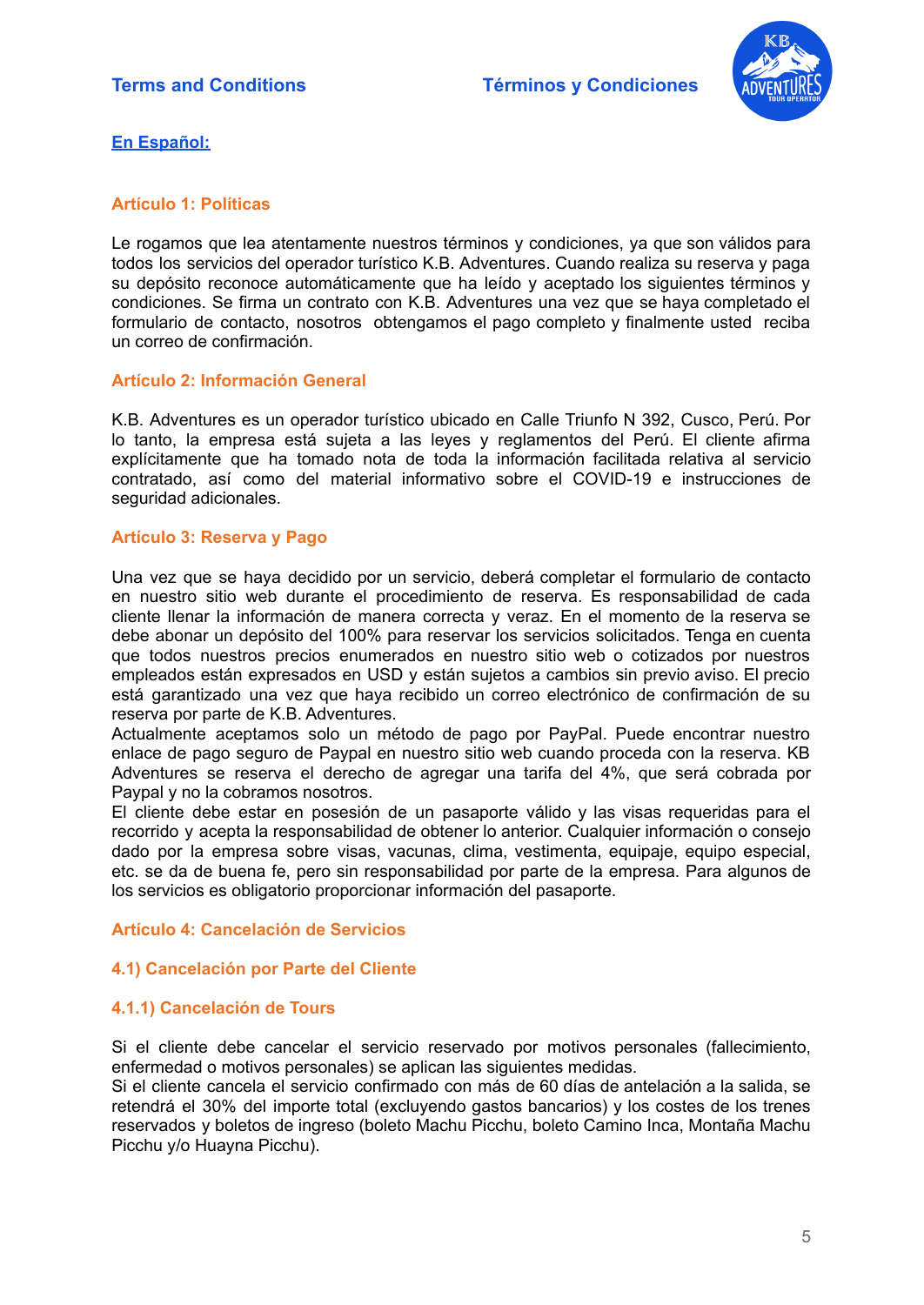

Si el cliente cancela el tour confirmado entre 60 y 31 días antes de la salida, se retendrá el 50% del monto total (excluyendo cargos bancarios) y los costos de los trenes y boletos de ingreso reservados (boleto Machu Picchu, boleto Camino Inca, boleto Salkantay trek, Montaña Machu Picchu y/o Huayna Picchu).

Si el cliente cancela el servicio confirmado en 30 o menos días antes de la salida, se retendrá el 100% del monto total (excluyendo cargos bancarios), incluidos los costos de los trenes reservados y boletos de ingreso (boleto Machu Picchu, boleto Salkantay trek, Machu Montaña Picchu y/o Huayna Picchu).

Una vez realizada la compra de los boletos de ingreso a Machu Picchu ticket, Inca trail ticket, Salkantay trek ticket, Machu Picchu Mountain y/o Huayna Picchu, no existe la opción de modificar ninguna fecha y/o nombre, ni reembolsar ningún pago que ha sido realizado por el cliente. Todas las entradas incluyen I.V.A. y el operador turístico cobra una tarifa de reserva.

Si el cliente abandona el tour antes de tiempo, incluso si no utiliza noches adicionales de alojamiento por cualquier motivo, voluntario o involuntario, no se reembolsará ningún dinero.

#### **4.1.2) Cancelación del Camino Inca de 4 Días**

Si el cliente cancela el servicio confirmado del Camino Inca de 4 Días, en 30 días o menos antes de la salida, se retendrá el 50% del monto total (excluyendo cargos bancarios), incluidos los costos de los trenes reservados y boletos de entrada (Camino Inca boleto con ingreso a Machu Picchu, Montaña Machu Picchu y/o Huayna Picchu).

Si el cliente cancela el servicio confirmado del Camino Inca de 4 Días, en 31 o más días antes de la salida, aplica la política de cancelación del Artículo 4.1.1.

Tenga en cuenta que una vez realizada la reserva para el Camino Inca, no se pueden realizar cambios ya que está controlado por la DRC (Dirección Desconcentrada de Cultura Cusco), y por ley no permite ninguna modificación después de haber recibido la reserva. No se permiten cancelaciones y/o listas de espera para el Camino Inca.

### **4.1.3) Cancelación de Participantes del Viaje**

Si uno o más participantes del mismo grupo de viaje cancelan el servicio privado reservado, el precio de compra se recalculará en función del nuevo número de pasajeros. El cliente tiene la opción de aceptar o rechazar el nuevo precio calculado. En el segundo caso, se aplican las condiciones de cancelación por parte del cliente.

#### **4.1.4) Responsabilidad del Cliente**

Si por cualquier motivo el transporte elegido por el cliente (autobús, avión, tren, etc.) no llega a su destino antes o en la fecha y hora prevista para el inicio de los servicios, la empresa no se hace responsable de los daños resultantes. servicios perdidos. Estos servicios no utilizados son responsabilidad de nuestros clientes. Recomendamos llegar a la ciudad de salida al menos 2 días antes de que comience el servicio, para que el cliente se acostumbre a las condiciones climáticas y reduzca el riesgo de perder un servicio debido a la cancelación de un vuelo. Cualquier servicio perdido como resultado de estos retrasos no es reembolsable.

#### **4.2) Cancelación por Nuestra Parte**

K.B. Adventures se reserva el derecho de cancelar un tour en caso de que ocurra alguna de las siguientes circunstancias:

Para la operación del Camino Inca de 4 Días, requerimos un mínimo de 2 participantes. En caso de que no haya suficientes participantes para un recorrido, el recorrido se cancela